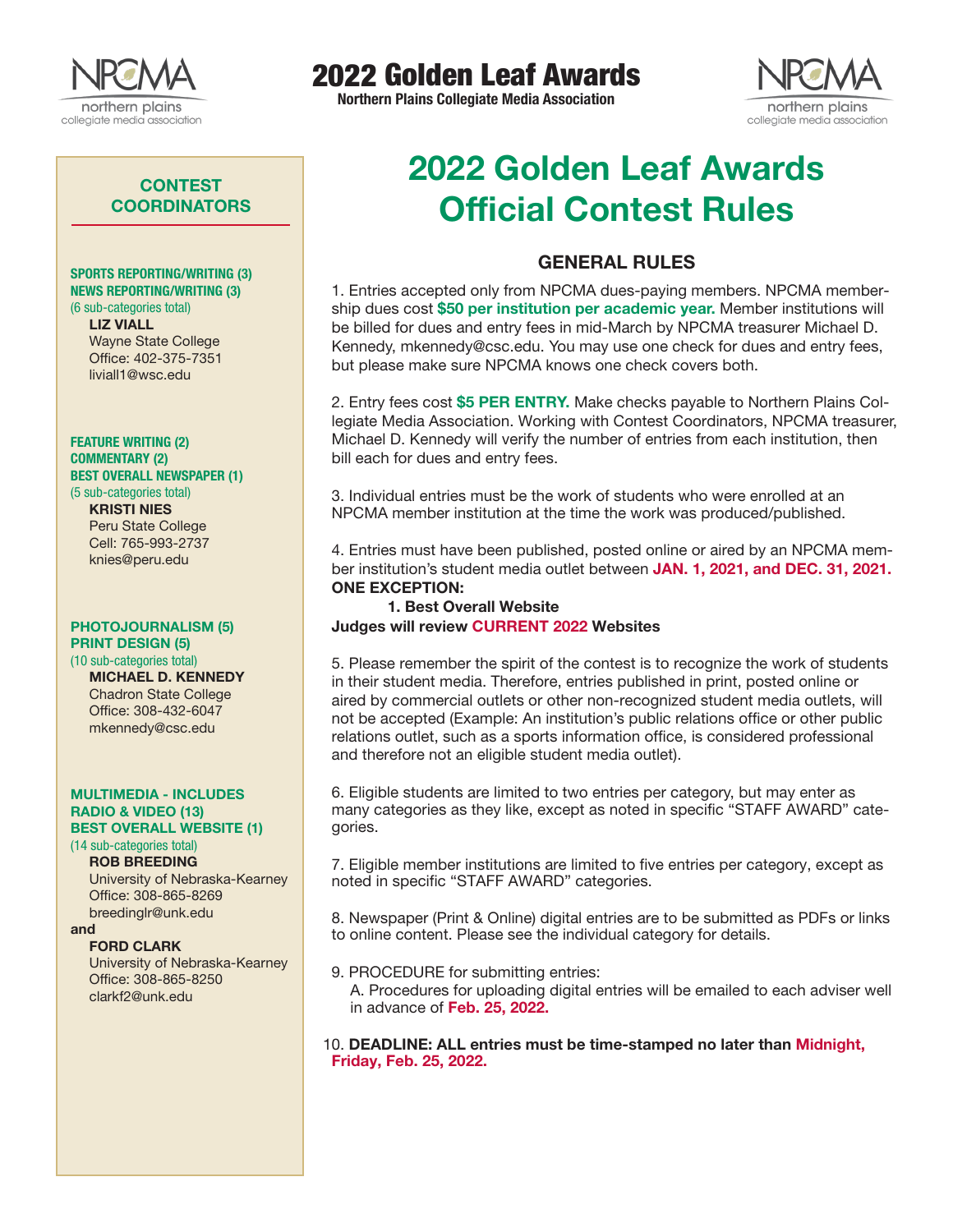## 2022 GLA STUDENT MEDIA RULES & CATEGORIES

1. CAREFULLY READ AND FOLLOW THE GENERAL RULES ON PAGE ONE.

2. PROCEDURES FOR UPLOADING ELECTRONIC ENTRIES WILL BE EMAILED TO EACH ADVISER.

#### SPORTS REPORTING/WRITING (3 sub-categories)

(All print and online products articles are eligible for the Sports GLAs. All individual entries must be submitted as links to online content or uploaded as PDFs.)

1. Best Sports Game Story: This category recognizes excellence in a single game story, based on the quality and thoroughness of writing and reporting.

2. Best Sports Feature: This category recognizes excellence in a single feature story about any sports topic other than a single game, based on the quality and thoroughness of writing and reporting.

3. Best Sports Column: This category recognizes excellence in sports columns, based on the quality of writing and thoroughness of reporting.

### NEWS REPORTING/WRITING (3 sub-categories)

(All print and online products are eligible for the News GLAs. All individual entries must be submitted as links to online content or uploaded as PDFs.)

4. Best Breaking News Story: This category recognizes excellence in a single story, based on the quality of writing and thoroughness and reporting, written on deadline about a breaking news event. Breaking News is defined as an event or development in which no advance planning is possible.

5. Best General News Story: This category recognizes excellence in a single, non-breaking story, based on the quality of writing and thoroughness of reporting, about a general news event.

6. Best In Depth Reporting: An in-depth report on a serious subject, single or multiple elements or a series. Judges consider news peg, local relevance, use of research, computer-aided research, multiple sources, enterprise on the part of the newspaper in pulling resources together to get the story, impact on community, opportunity for the community to take action.

## FEATURE WRITING (2 sub-categories)

(All print and online products are eligible for the Feature GLAs. All individual entries must be submitted as links to online content or uploaded as PDFs.)

7. Best Feature Story: This category recognizes excellence in a single feature story, based on the quality of writing and thoroughness of reporting, about a topic that is not breaking or general news.

8. Best Arts and Entertainment Story: This category recognizes excellence in an arts and entertainment story, based on the quality of writing and thoroughness of reporting.

## COMMENTARY (2 sub-categories)

(All print and online products are eligible for the Commentary GLAs. All individual entries must be submitted as links to online content or uploaded as PDFs.)

9. Best Editorial: This category recognizes excellence in

a single editorial, based on the quality of writing and thoroughness of reporting.

10. Best Column: This category recognizes excellence in a single column, based on the quality of writing and thoroughness of reporting.

### PHOTOJOURNALISM (5 sub-categories)

(All print and online products are eligible for the Photo GLAs. All entries must be submitted as links to online content or uploaded as JPGs or PDFs.)

11. Best Breaking News Photo: This category recognizes excellence, based on image quality and news content, in a single photograph of a breaking news event. Breaking News is defined as a photo in which no advance planning is possible.

12. Best General News Photo: This category recognizes excellence, based on image quality and news content, in a single non-breaking news photograph of a general news event.

13. Best Feature Photo: This category recognizes excellence, based on image quality and unique storytelling content, in a single feature photograph.

14. Best Sports Game Photo: This category recognizes excellence, based on image quality and content, in a single photograph of a sporting event.

15. Best Sports Feature Photo: This category recognizes excellence, based on image quality and unique storytelling content, in a single sports feature photograph. (Game-action photos should be submitted in the "sports news" category).

## PRINT DESIGN (5 sub-categories)

#### (All print design entries must be uploaded as PDFs.)

16. Best Newspaper Spread: This category recognizes excellence in the design of a newspaper page or spread. Entries can be news, sports, feature or editorial pages. 17. Best Newspaper Front Page: This category recognizes excellence in the design of a newspaper's front page. 18. Best Overall Design: This is a STAFF AWARD. This category recognizes excellence in the design of the entire newspaper. ALL SCHOOLS ARE LIMITED TO ONE ENTRY; One entry is THREE (3) complete newspapers must include at least one edition from the fall and spring 2021 semesters.

19. Best Display Ad: Judges will consider cleverness of headlines and text and the ability to captivate, enter-tain and attract readers and motivate them to respond. Judges shall also consider basic idea, layout, copy, typography and originality.

20. Best House Ad: Must be original promotional material, from your newspaper, focused on retaining readers and building circulation for either your print or digital product, or both.